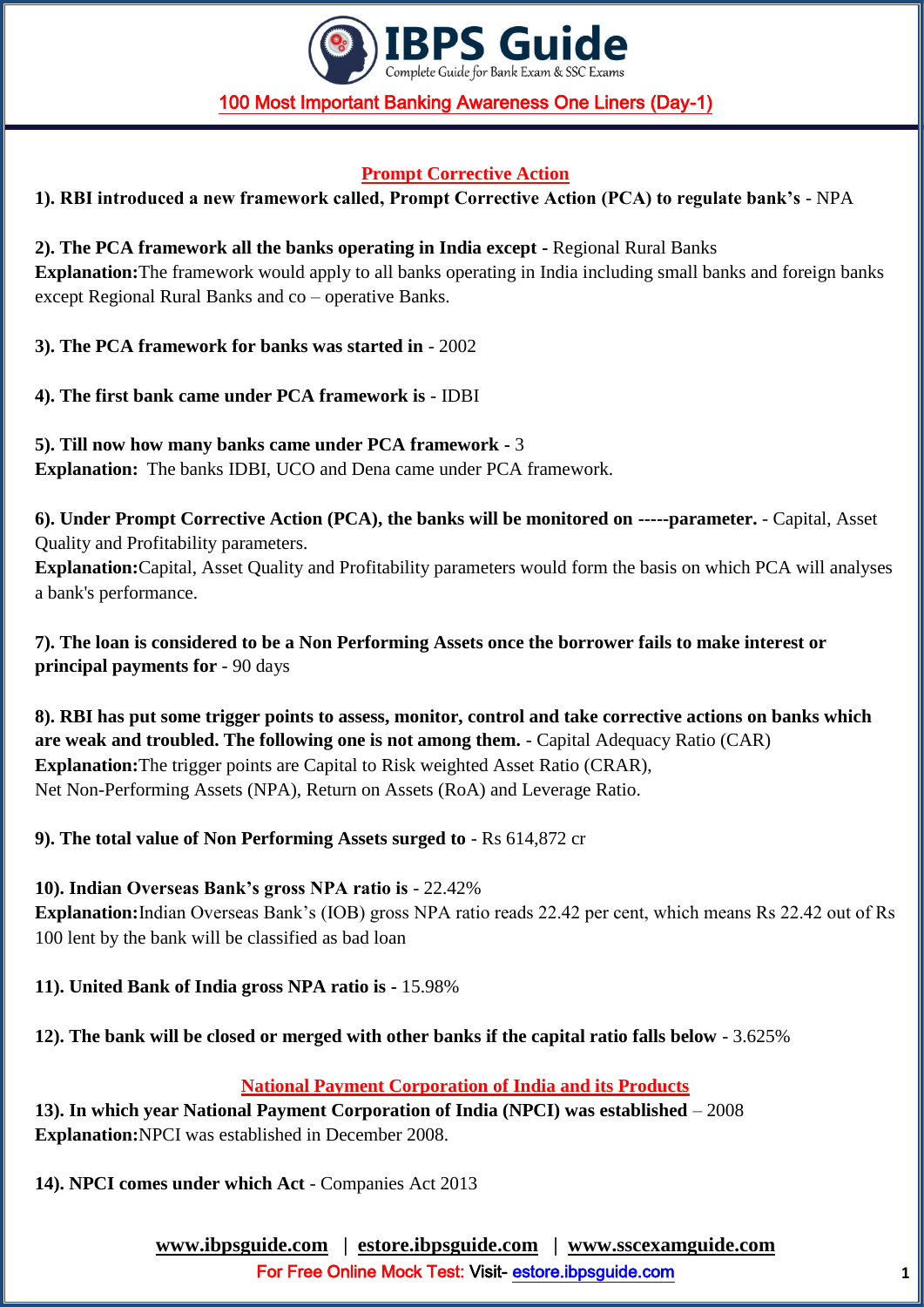

**Explanation:**First the company has been incorporated as a Section 25 company under the Companies Act 1956,but now it comes under Section 8 of The Companies Act, 2013.

**15). National Payment Corporation of India has -------------- core promoter companies.** – 10 **Explanation:** NPCI has ten core promoter banks State Bank of India, Punjab National Bank, Canara Bank, Bank of Baroda, Union Bank of India, Bank of India, ICICI Bank, HDFC Bank, Citibank and HSBC.

**16). Who is CEO& MD of National Payment Corporation of India** - A. P. Hota **Explanation:** A. P. Hota is the current CEO& MD of NPCI whereas Balachandran.M is the Chairman of NPCI.

## **17). The paid up capital of NPCI is increased from 100Cr to** - 137 Cr

**Explanation:** National Payments Corporation of India (NPCI) has increased its paid-up capital from Rs.100 crore to Rs. 137 crore.

**18). The authorized Capital of NPCI is** - 300 cr **Explanation:** The authorized Capital of NPCI is Rs 300 Cr.

# **19). The Headquarters of National Payments Corporation of India is** – Mumbai

**Explanation:** National Payments Corporation of India is headquartered in Mumbai , is the umbrella organization for all retail payment systems in India, which aims to allow all Indian citizens to have unrestricted access to epayment services.

**20). List out the NPCI Products** - NFS, BHIM, UPI, IMPS, NACH, AEPS, RuPAY, BBPS and CTS **Explanation:** NFS, BHIM, UPI, IMPS, NACH, AEPS, RuPAY, BBPS and CTS are all NPCI products.

# **21). NPCI introduced Bharat Interface for Money (BHIM) in** - 30th December 2016

**Explanation:** Bharat Interface for Money (BHIM) was introduced in 30th December 2016, It has been named after Dr. Bhimrao R. Ambedkar and is intended to facilitate e-payments directly through banks and as part of the 2016 Indian banknote demonetization and drive towards cashless transactions.

**22). What does S stands for in AEPS** – System **Explanation:** AEPS - Aadhaar Enabled Payment System

**23). What details does the customer need for an AEPS transaction** - Aadhaar Number, Biometric and IIN **Explanation:** A customer needs IIN (Institution Identification Number), Aadhaar Number and Biometric data (Finger Print or Iris) for transaction.

**24). Institution Identification Number has ------------------ digits** – 6 **Explanation:** IIN is a unique 6 digit number issued by NPCI.

**25). Which banking services can the customer avail usingAEPS** - Cash Withdrawal, Cash Deposit , Balance Enquiry , Fund Transfer

## **26). What does B stands for in APB** – Bridge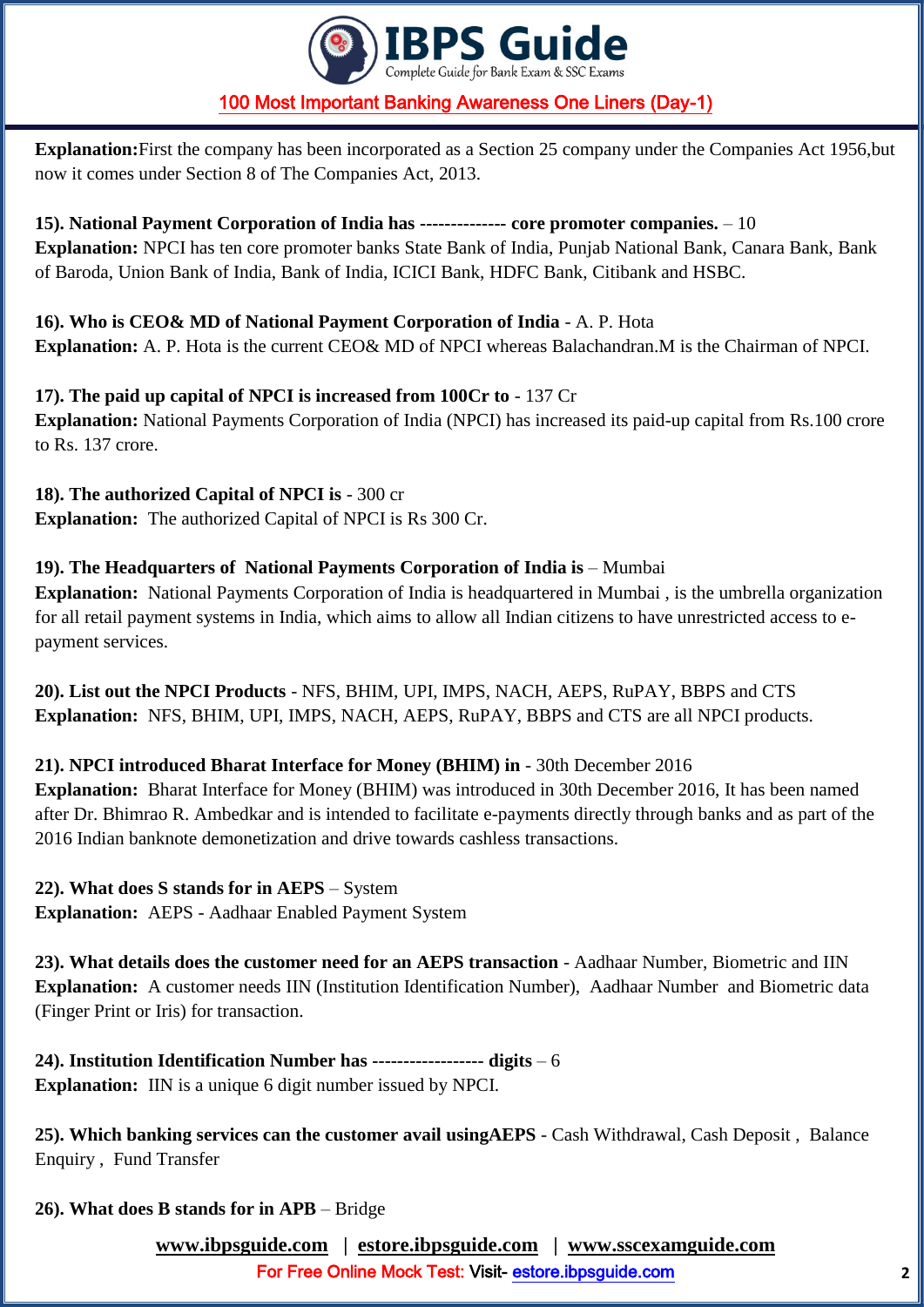

**Explanation:** APB - Aadhaar Payment Bridge

**27). ---------------- launched India's first RuPay ATM & Micro ATM Card with Aadhaar Number** - Bank of India

**Explanation:** Bank of India DhanAadhaar Card is India's first RuPay ATM & Micro ATM Card with Aadhaar Number

**28). Bharat Interface for Money (BHIM) App supports ------ languages** – 12 **Explanation:** BHIM app currently supports 12 languages including English.

**29). Bharat Interface for Money app developed by NPCI based on** – UPI **Explanation:** BHIM app based on Unified Payment Interface (UPI).

**30). In BHIM app for a single transaction, the maximum limit is Rs** - 10,000

**31). In BHIM app, daily transaction limit would not exceed Rs** - 20,000

**32). Immediate Payment Service (IMPS) facility is provided by** – NPCI **Explanation:** IMPS is a product of NPCI

**33). What does second M stands for in MMID**–Money **Explanation:** MMID - Mobile Money Identifier

**34). Mobile Money Identifier (MMID) is a ------- digit number** – 7 **Explanation:** Mobile Money Identifier (MMID) is a seven digit unique number issued by the bank upon registration.

**35). UPI – PIN has maximum -------- number of digits** – 6 **Explanation:** UPI-PIN (UPI Personal Identification Number) is a 4-6 digit secret code you create/set during first time registration with this BHIM App. So the minimum digit is 4 and the maximum digit is 6.

**36). UPI uses -----------, which uniquely identifies a respective bank account** - Virtual Payment Address

**37). In UPI we can transfer maximum Rs** - 1,00000 **Explanation:** At present, the upper limit per UPI transaction is Rs. 1 Lakh.

**38). The term --------------- is used for Requesting money in UPI** – PULL

**39). The term --------------- is used for sending money in UPI** – PUSH

**40). What does S stands for in QSAM** – Service

**Explanation:** QSAM - Query Service on Aadhaar Mapper. This service helps user in knowing their Aadhaar Seeding status with their bank account.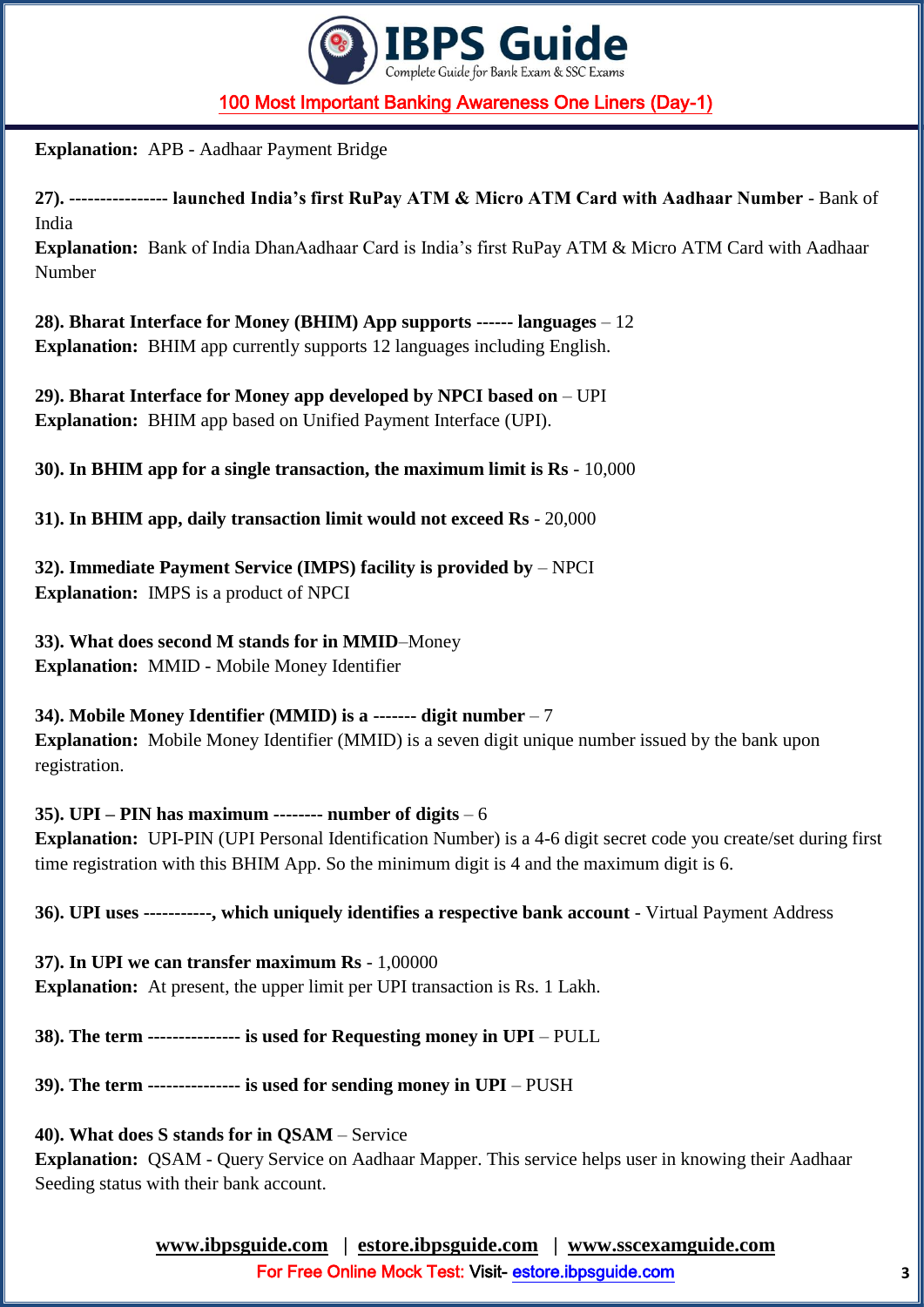

### **41). When using QSAM Service we need to dial** - \*99\*99#

### **42). What does S stands for in BBPS** – System

**Explanation:** Bharat Bill Payment System – BBPS. The Bharat Bill Payment System is a RBI mandated system which will offer integrated and interoperable bill payment services to customers across geographies with certainty, reliability and safety of transactions.

### **Regulatory Bodies in India**

### **43). In India Capital Market is Regulated by** – SEBI

**Explanation:** The main aim of Securities and Exchange Board of India (SEBI) is to protect the interest of investor in securities. It is a sole regulator for all stock exchanges in India. If any company wants to bring Initial Public Offering (IPO) it needs prior approval from SEBI.

### **44). Who is responsible to appoint the Chairman for SEBI** – GOI

**Explanation:** The chairman of SEBI is appointed by GOI .The term of SEBI chairman is three years. Present Chairman is Mr. Ajay Tyagi

**45). In which year Government of India established Securities and Exchange Board of India** – 1988 **Explanation:** SEBI was established in 1988 but it got statuary powers (Legal Status) in January 30, 1992. Head Quarters – Mumbai.

**46). Insurance Regulatory and Development Authority (IRDA) of India was established in** – 1999 **Explanation:** IRDA was established in 1999 by the IRDA act, 1999. IRDA is a sole authority to regulate the insurance industry in India, to ensure the growth of insurance industry and protect the interest of policy holders.

**47). Who is the Chairman for Insurance Regulatory and Development Authority of India** - TS VIjayan **Explanation:** The term of IRDA chairman is for five years or till the age of 65 years.

### **48). Head Quarters of IRDA is** – Hyderabad

**Explanation:** Originally it was located in New Delhi but later in 2001 shifted to Hyderabad, Telangana.

### **49). In India Commodity Market is regulated by** – SEBI

**Explanation:** Previously commodity market regulated by FMC but in 2015, FMC merged with SEBI. So now in India SEBI regulates the Commodity market.

**50). Public health & Food Safety is regulated by** – FSSAI **Explanation:** FSSAI- Food Safety and Standards Authority of India

## **51). Head quarters of Food Safety and Standards Authority of India is** - New Delhi

**52). Who is the Chairman for FSSAI** - AshishBahuguna **Explanation:** CEO - Pawan Kumar Agarwal

# **53). Head quarters of Bureau of Indian Standards (BIS) is** - New Delhi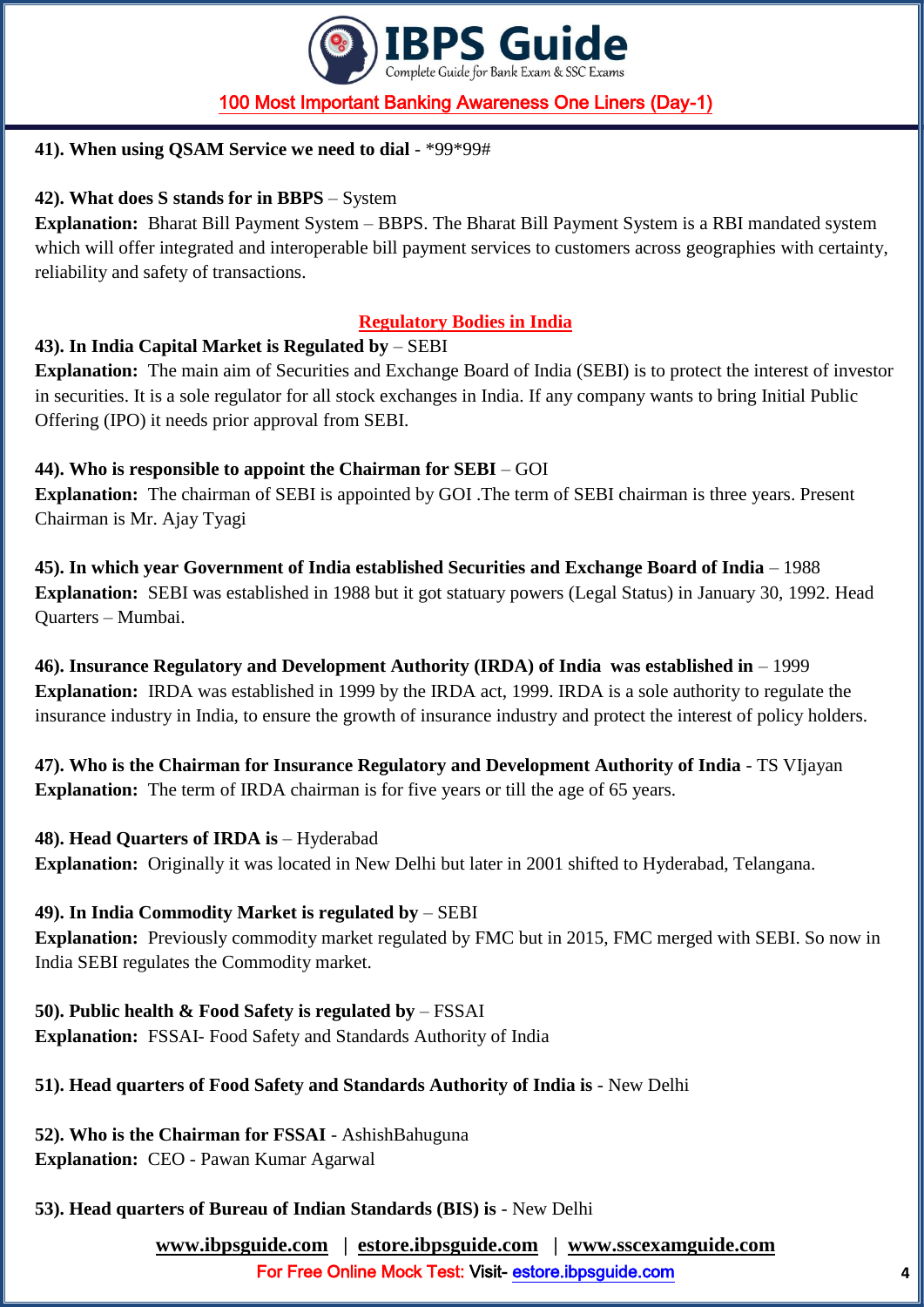

**Explanation:** ManakBhawan in New Delhi is the head quarters of BIS. The Bureau of Indian Standards (BIS) is the national Standards Body of India working under the aegis of Ministry of Consumer Affairs, Food & Public Distribution and Government of India.

### **54). Bureau of Indian Standards was established in** – 1986

**Explanation:** It is established by the Bureau of Indian Standards Act, 1986 which came into effect on 23 December 1986.

**55). Director General of Bureau of Indian Standards is** - Alka Panda

**56). In India Chit Funds are regulated by** - Respective State Governments **Explanation:** Chit funds in India are governed by the Chit Funds Act, 1982. Under this Act, the chit fund businesses can be registered and regulated only by the respective State Governments.

**57). Who is the regulator of Foreign Exchange (Forex Market) in India** - RBI **Explanation:** The Foreign Exchange Regulation Act (FERA) was passed in India in 1973.

**58). In India Nidhi Companies are regulated by** - Ministry of corporate affairs

**59). Who is the chairman of Pension Fund Regulatory and Development Authority (PFRDA) of India** - Hemant Contractor **Explanation:** He is a Former MD of SBI

## **60). Headquarters of Pension Fund Regulatory and Development Authority of India is** - New Delhi

**61). In which year Pension Fund Regulatory and Development Authority of India started by GOI** – 2003 **Explanation:** Pension Fund Regulatory and Development Authority (PFRDA) of India established on August 2003 by Government of India.

**62). Headquarters of Small Industries Development Bank (SIDBI) of India is** – Lucknow

### **63). Small Industries Development Bank of India was established in** – 1990

**Explanation:** SIDBI was established on April 2, 1990 under small industries development bank of India act, is the Principal Financial Institution for the Promotion, Financing and Development of the Micro, Small and Medium Enterprise (MSME) sector and for Co-ordination of the functions of the institutions engaged in similar activities.

**64). Who is the Chairmen of SIDBI** - KshatrapatiShivaji

## **65). In which year Telecom Regulatory Authority of India (TRAI) was established in** – 1997

**Explanation:** Telecom Regulatory authority of India was established on 20 February 1997 by an Act of Parliament to regulate telecom services and tariffs in India. Earlier regulation of telecom services and tariffs was overseen by the Central Government.

**66). In which city Telecom Regulatory authority of India (TRAI) is headquartered** - New Delhi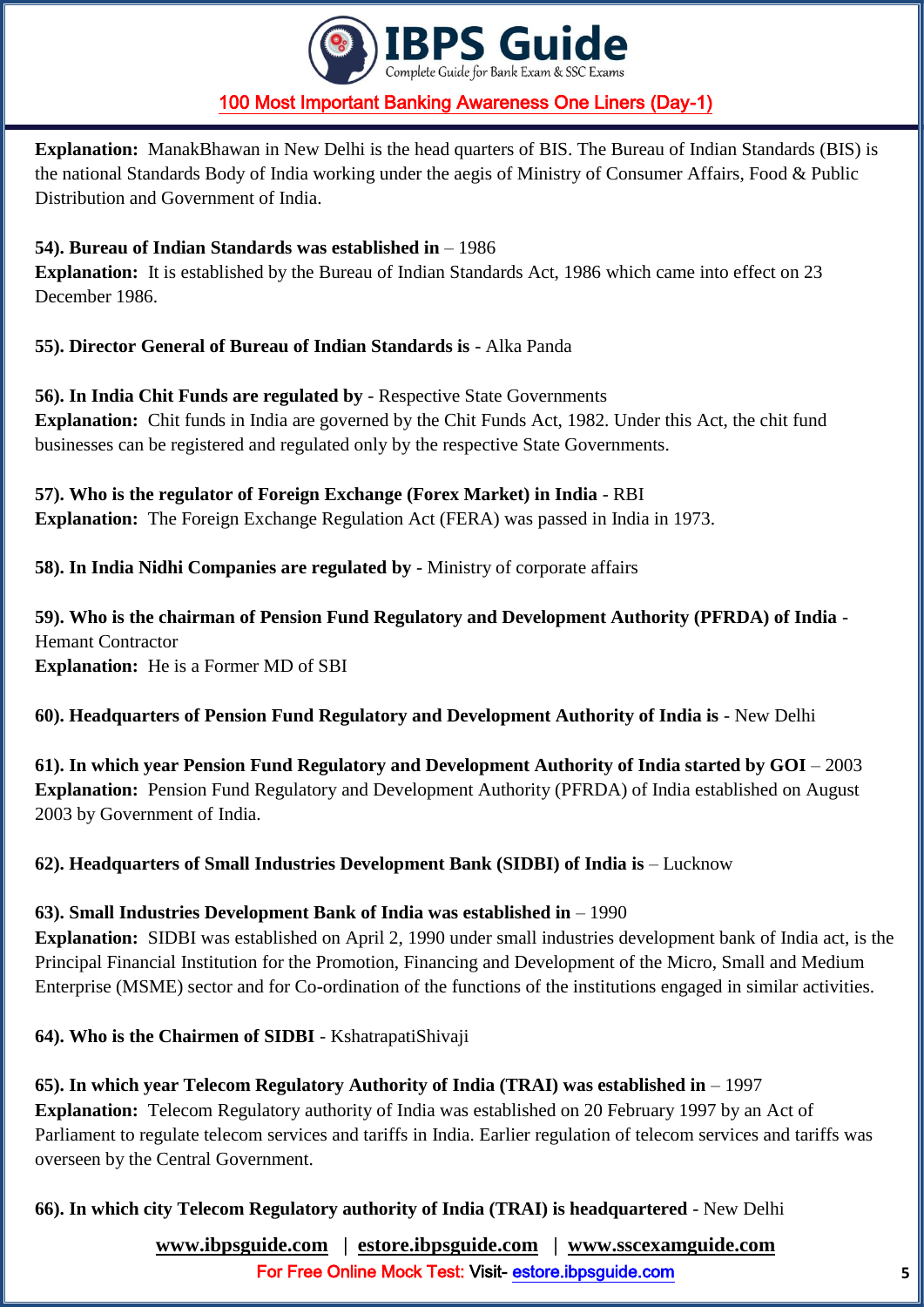

**Explanation:** Telecom Regulatory authority of India's Headquarters is in New Delhi and its Chairman is Ram Sewak Sharma.

**67). In India Security Exchange Board of India regulates** - Merchant Banking companies, Venture Capital Fund, Algorithmic Trading , Credit Rating agencies

**68). In which city Advertising Standards Council of India (ASCI) headquartered** – Mumbai **Explanation:** The Advertising Standards Council of India was founded in 1985. It is a non-Government body.

**69). Who is the Chairman of Financial Stability and Development Council (FSDC)** - The Union Finance Minister of India **Explanation:** The Union Finance Minister of India is the Chairman of FSDC.

### **70). In which year FSDC established in India** – 2010

**Explanation:** FSDC is an apex-level body constituted by the government of India. The idea to create such a super regulatory body was first mooted by the RaghuramRajan Committee in 2008. Finally it constituted in December 2010.

**71). Institute of Chartered Accounts in India (ICAI) is headquartered in** - New Delhi **Explanation:** ICAI is the national professional accounting body of India. It was established on 1 July 1949 as a body corporate under the Chartered Accountants Act, 1949 enacted by the Parliament to regulate the profession of Chartered Accountancy in India.

**72). In which year Export Credit Guarantee Corporation of India (ECGC) was established** – 1957 **Explanation:** ECGC Ltd, was established in July, 1957 to strengthen the export promotion by covering the risk of exporting on credit. It functions under the administrative control of the Ministry of Commerce & Industry, Department of Commerce, Government of India.

## **73). Headquarters of ECGC is** – Mumbai

**Explanation:** Chairman & MD - GeethaMuralidhar

### **74). Currently Indian Banks' Association (IBA) represents -------- Banking Companies operating in India.** – 237

**Explanation:** IBA was established in India in 1946 with 22 initial bank members.

## **75). Who is the regulator of Micro-Finance Regulatory Authority in India** – NABARD

**Explanation:** NABARD was established on the recommendations of B.Sivaraman Committee on 12th July 1982 to implement the National Bank for Agriculture and Rural Development Act 1981.

## **76). The initial corpus of NABARD is ------Cr** – 100

**Explanation:** Both RBI and GOI started NABARD with an initial corpus of Rs 100 cr. As per 31st may 2017 the paid up capital stood at Rs 30,000 Cr with GOI holding 100% share.

**77). National Association of Software and Services Companies (NASSCOM) was established in** - 1988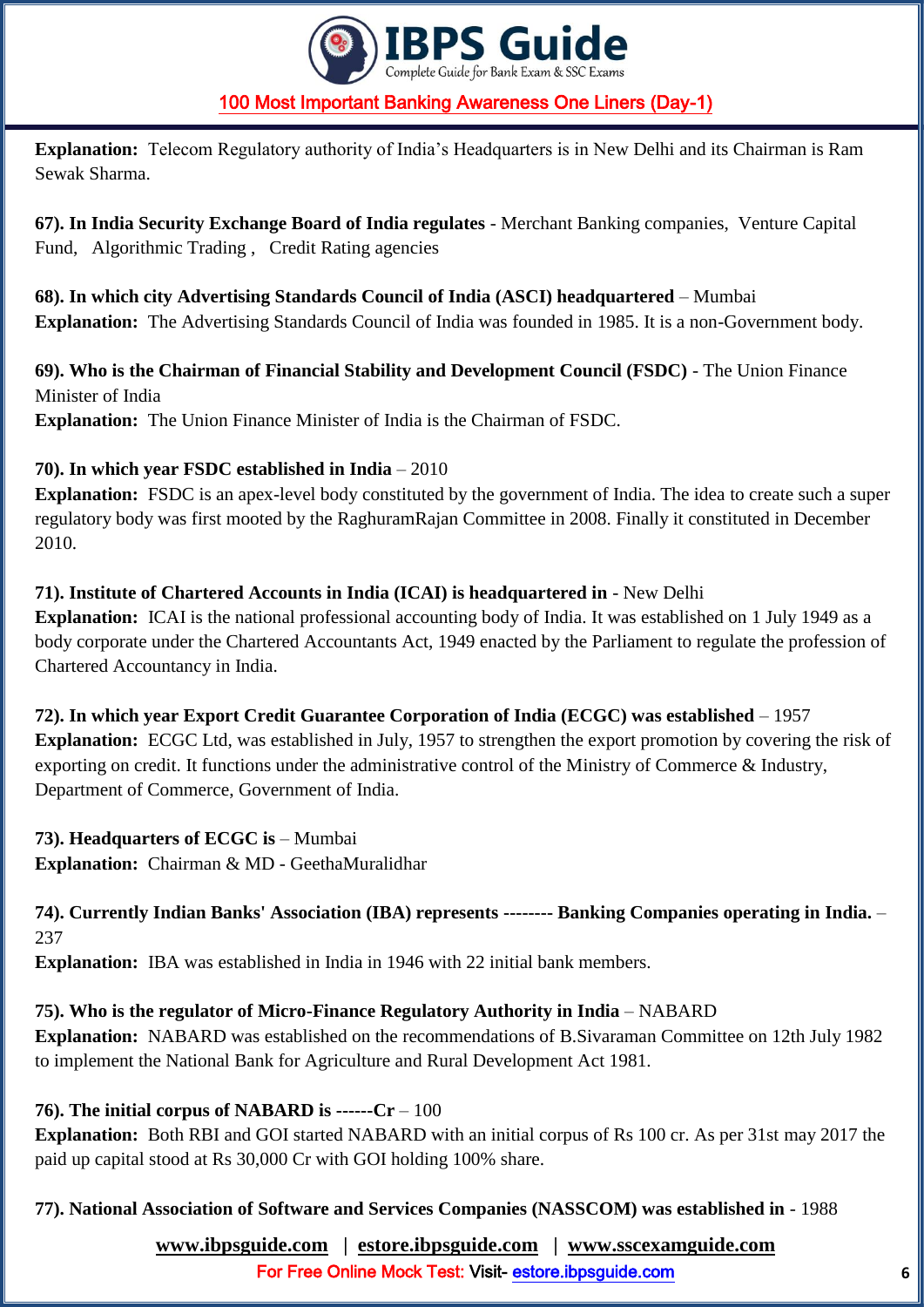

**Explanation:** The National Association of Software and Services Companies (NASSCOM) is a trade association of Indian Information Technology (IT) and Business Process Outsourcing (BPO) industry. HQ: New Delhi.

# **Reserve Bank of India and Bank Related Act's**

**78). Reserve Bank of India was established on April 1, 1935 in accordance with the provisions of the ----- act.** - Reserve Bank of India Act, 1934 **Explanation:** Reserve Bank of India was established on April 1 , 1935 in accordance with the provisions of the Reserve Bank of India Act, 1934. When RBI was established it was private owned entity.

**79). RBI was nationalized on** – 1949 **Explanation:** RBI was nationalized on 1st January, 1949.

**80). RBI has -------- regional offices**. – 19 **Explanation:** RBI has 19 regional offices, 11 sub-offices and 4 zonal offices.

**81). RBI can have atmost ------ deputy governors at any time.** – 4 **Explanation:** The 4 Deputy Governors are BP Kanungo, S SMundra, N S Vishwanathan and Viral Acharya.

**82). When RBI was established, it has headquarters in** – Kolkata

**83). In RBI Act 1934, the business banks can carry out is defined under** - Section 21 **Explanation:** Section 21 in The Reserve Bank of India Act, 1934, every banks to have the right to transact Government business in India.

**84). In RBI Act 1934,RBI has sole rights to issue currency notes and it comes under** - Section 22 **Explanation:** Reserve Bank of India Act, 1934, section 22- Right to issue bank notes.

**85). Headquarters of RBI shifted from Calcutta to Mumbai in** – 1937

**Explanation:** The Central Office of the Reserve Bank was initially established in Calcutta but was permanently moved to Mumbai in 1937.

**86). Government of India has a sole right to print Rs 1 note or mint coins under** - Coinage Act, 2011

**87). Cash Reserve Ratio comes under section ------ of RBI Act 1934.** – 42 **Explanation:** Cash reserves of scheduled banks to be kept with the Bank comes under section 42 of RBI Act 1934.

**88). Money market instruments and Securities are defined under which section of RBI Act, 1934** - 45U **Explanation:** Money market instruments, repo, reverse repo and Securities are all comes under section 45U of RBI Act 1934.

**89). In RBI Act 1934 section 26 (2) defines ------- of bank notes.** - Withdrawal of legal tender **Explanation:** section 26(1) defines legal tender of bank notes whereas 26(2) defines withdrawal of legal tendered bank notes.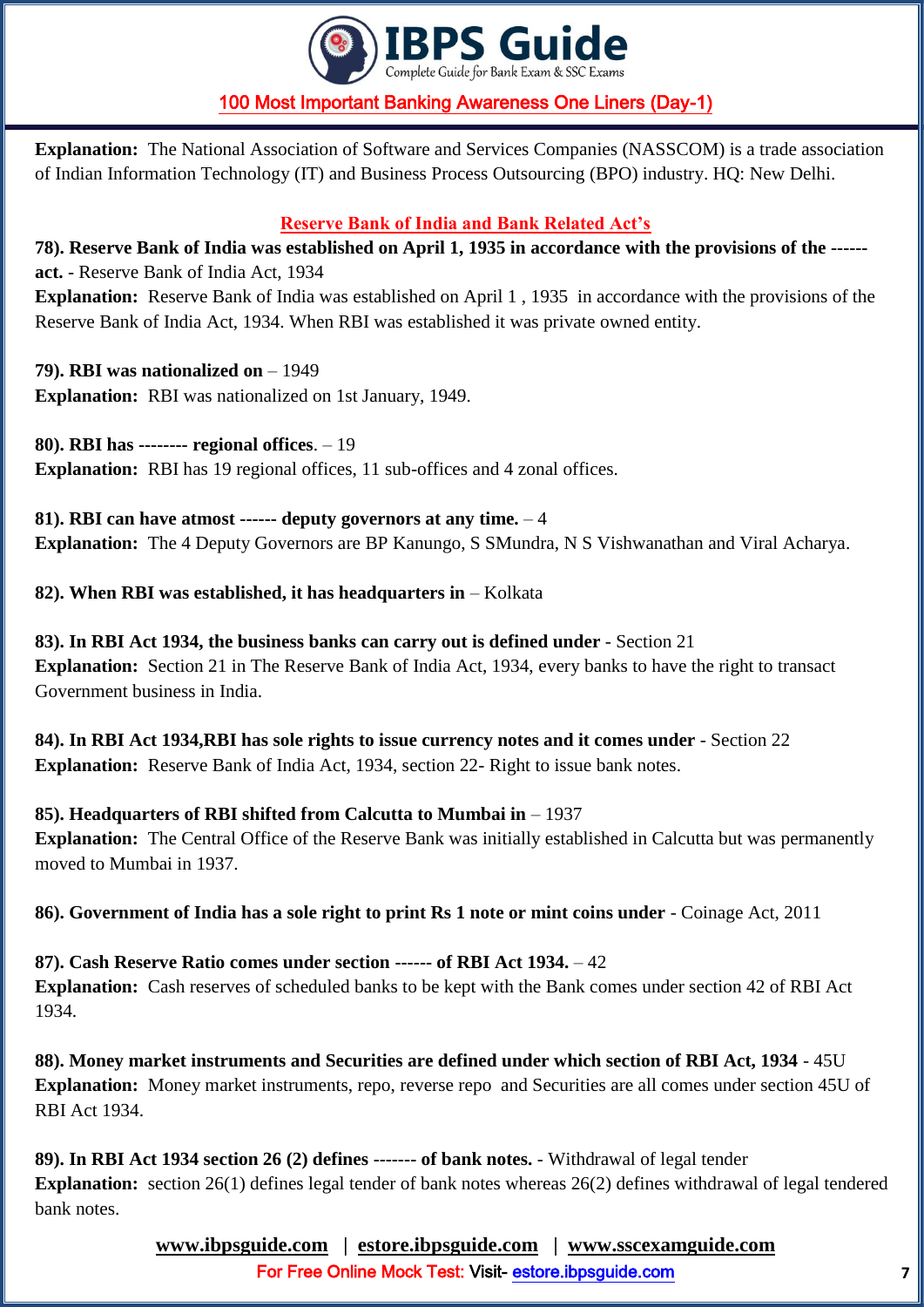

**90). Procedure for merger of banking companies is defined under section \_\_\_\_ of Banking Regulation Act, 1949.** – 44

**Explanation:** In Banking regulation act 1949 section 44A defines merger of banks.

**91). Small Finance banks gets license under section -------of Banking Regulation Act, 1949.** – 22 **Explanation:** Small Finance banks gets license under section 22 of Banking Regulation Act, 1949.

**92). Payment banks gets license under section ---- of Banking Regulation Act, 1949.**– 22 **Explanation:** Both Payment Banks and Small Finance banks gets license under section 22 of Banking Regulation Act, 1949.

### **Questions Related to SBI Bank**

**93). State Bank of India have ------- foreign branches around the world.** – 190 **Explanation:** Totally SBI have 190 Foreign Offices in 36 countries.

**94). After merger SBI bank have a deposit base of more than ------ lakh crore and advances level of ----- lakh crore.** - 26 and 18.50

**95). The State Bank of India merged with 5 associate banks and BharatiaMahila Bank on April 1, 2017. Which one is not among the list** - State Bank of Saurashtra **Explanation:** State Bank of Saurashtra merged with SBI in 2008, its the first bank to merge with SBI.

**96). State Bank of India announced a customer should maintain minimum of Rs ----- in a Rural Area.** – 1000

**97). State Bank of India announced a customer should maintain minimum of Rs ----- in a Urban Area.** – 3000

**98). State Bank of India announced a customer should maintain minimum of Rs --------- in a Metro city.** – 5000

**99). State Bank of India announced a customer should maintain minimum of Rs --------- in a Semi Urban Area.** – 2000

**100). The Central Government has -------- stake in SBI Bank as of March 2017.** - 62.22%